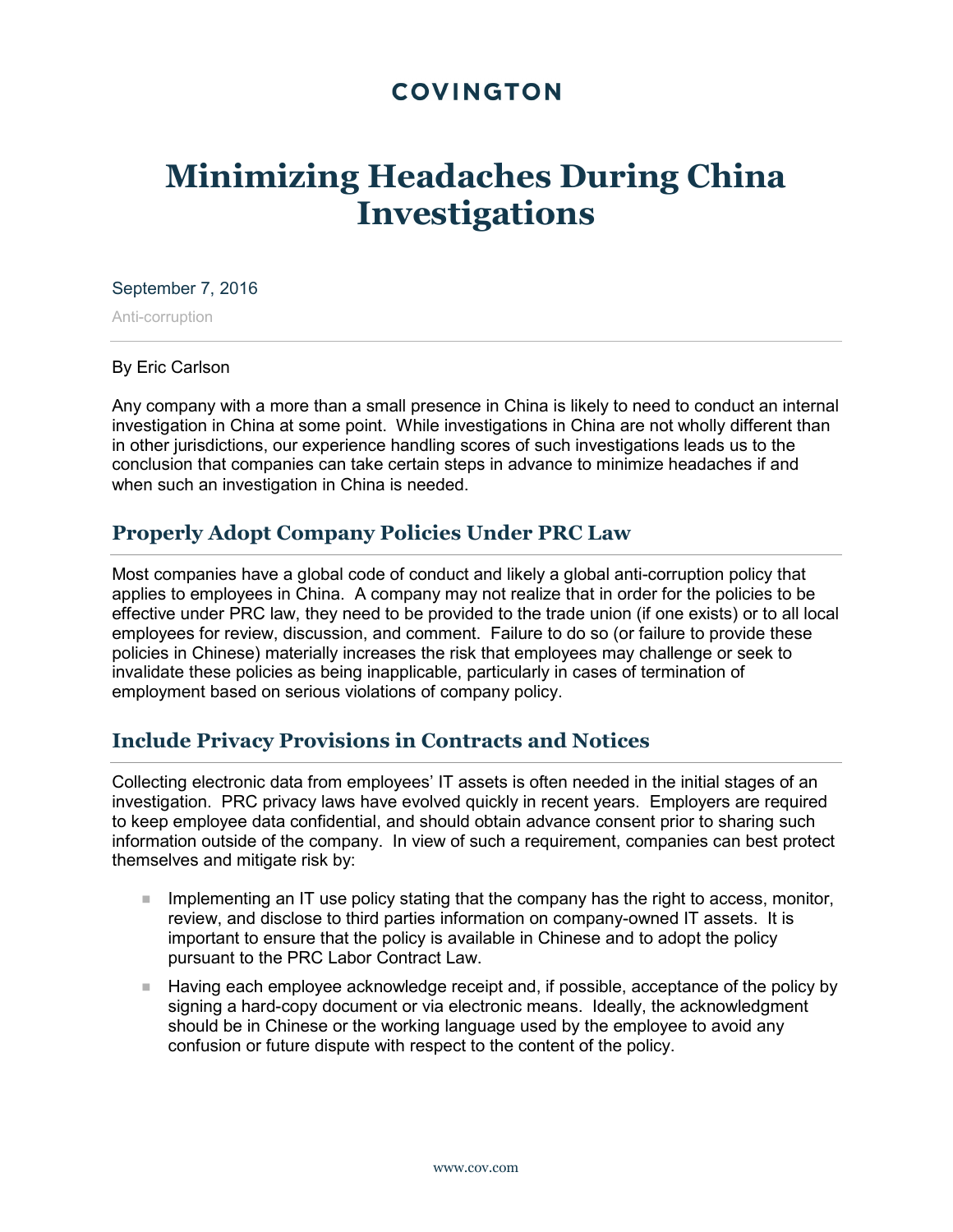- Placing prominent notices (in Chinese and any other working language) around the workplace and/or online (for example, displaying it as a customized legal notice or startup message when employees log in to company computers or networks) that reminds employees of the policy.
- Including provisions in employment contracts referencing the policy and the company's rights over company-owned IT assets.

## **Conduct a Front-End State Secrets Analysis**

The PRC Law on Protecting State Secrets -- an often misunderstood law -- broadly prohibits unauthorized individuals and entities from acquiring, possessing, recording, storing, or transferring outside of China information deemed to be a "state secret." For many -- perhaps most -- multinational companies, the law will not significantly impair an investigation in China or require additional steps. However, in some cases, state secrets may be post more significant risks that will need to be navigated. In most cases, these risks can be analyzed in advance - before an investigation arises -- working with a China-based lawyer who has experience with both China investigations and state secrets issues. The analysis usually turns on factors such as the industry, whether the Chinese affiliate has sales to or is in a joint venture with a government or state-owned entity, and what information the Chinese affiliate has access to.

Conducting this front-end analysis can often spare significant handwringing in the early days of an investigation when decisions need to be made about how to structure (or restructure) an investigation to account for potential state secrets sensitivities.

## **Conduct an Assessment of China-Based IT Architecture and Access**

In our experience, the key early days of a fast-moving investigation are often spent tracking down IT-related questions such as:

- where email servers are located that serve emails for China-based custodians;
- **Notable 1** what shared or network drives are accessible to certain China employees;
- whether China-based employees have company-issued phones, or have company email access from their personal devices;
- what remote access to laptops can be obtained from headquarters versus locally in China;
- what kind of images can be made by company IT systems;
- whether instant messaging software is used in China, and whether those messages are preserved and accessible;
- whether disaster recovery systems (e.g., back-up tapes) are in place; and
- what accounting systems are used in China, and what transaction data and details are accessible locally and remotely.

Most of these questions can be assessed in advance and updated periodically (e.g., in an IT system map), rather than losing precious time after an allegation arrives.

#### **COVINGTON**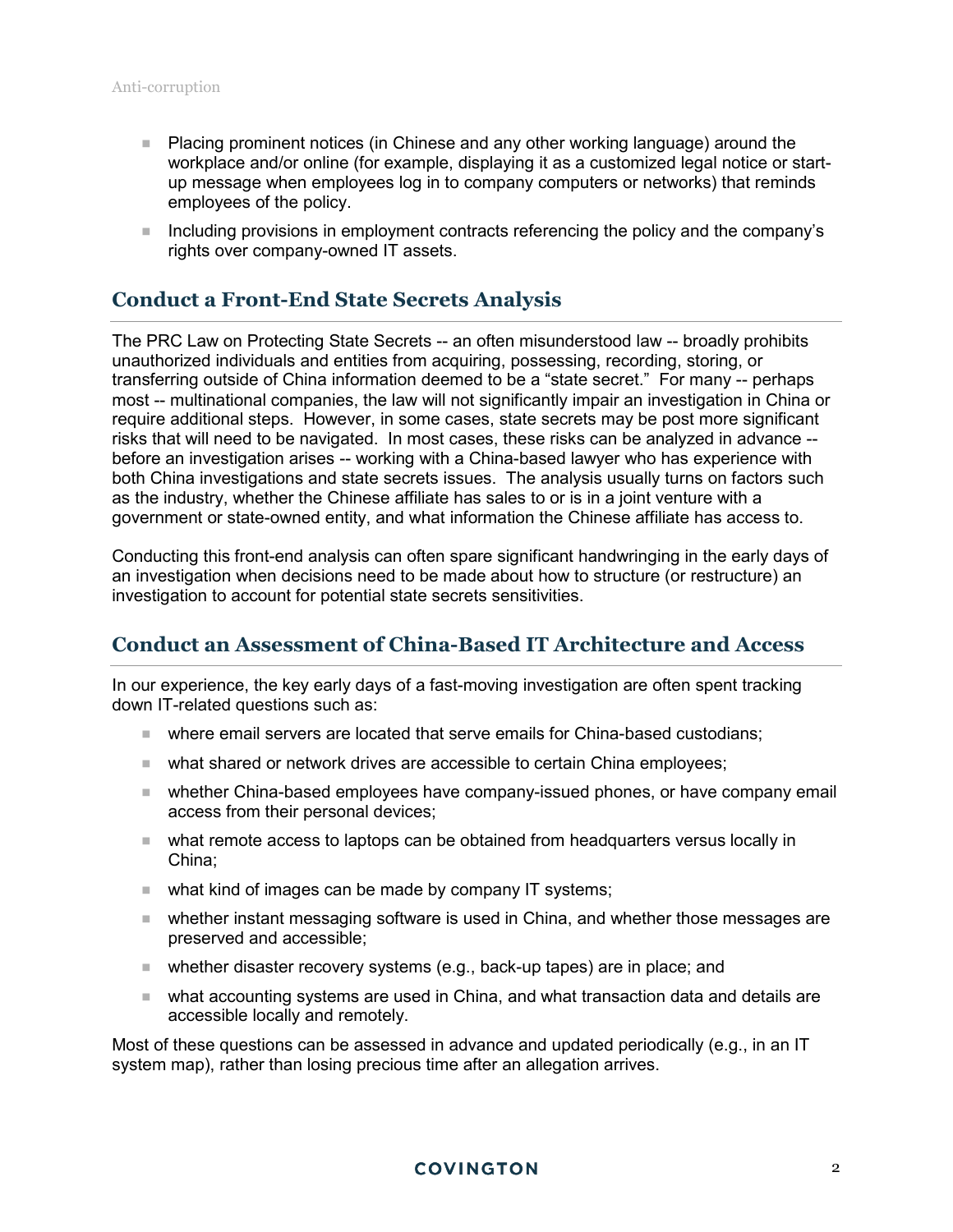## **Institute or Update a Dawn Raid Protocol**

Particularly for companies in sectors likely to be visited by PRC regulatory authorities, consider implementing a protocol on best practices to respond to such visits. Companies are increasingly training both reception staff and local or regional legal personnel on how to appropriately handle such visits, such as assigning a designated liaison, documenting requests and interviews, and monitoring documents or other items copied or taken by authorities.

## **Understand PRC Laws on Bribery and Corruption, Particularly Commercial Bribery**

At a conceptual level, the contours of PRC laws on bribery and corruption significantly overlap that of other corruption statutes, such as the FCPA and UK Bribery Act. But some differences exist -- PRC law, for instance, has no exception for facilitating payments and very few (and different) affirmative defenses or exceptions. More broadly, PRC law provides for both administrative and criminal penalties for commercial bribery. Local enforcement authorities have significant enforcement discretion, so it may not be in a company's best interest to assume that because an improper payment was to a purely private individual, it not need be investigated or does not pose significant legal risk (setting aside if there are books and records or internal control issues that may create liability under the FCPA).

## **Realize that US-Style Legal Privileges and Immunities Do Not Exist in China**

The attorney-client privilege and the work product doctrine do not exist under PRC law. Chinabased attorneys (both in-house and sometimes external counsel) may not be aware of the importance of these privileges and immunities and the need to structure and execute investigations in a way to maximize the protections of these privileges and immunities outside of China, even if they do not apply inside of China. For this reason, we recently drafted an article in English and Chinese (available from the authors upon request) about how to preserve privilege when conducting an internal investigation in China.

## **Understand PRC Laws Related to Whistleblowers and Whistleblower Protection**

While many allegations in China come from anonymous sources, where the source is known, ensure that allegations are handled in a way to avoid missteps that could be construed as retaliation.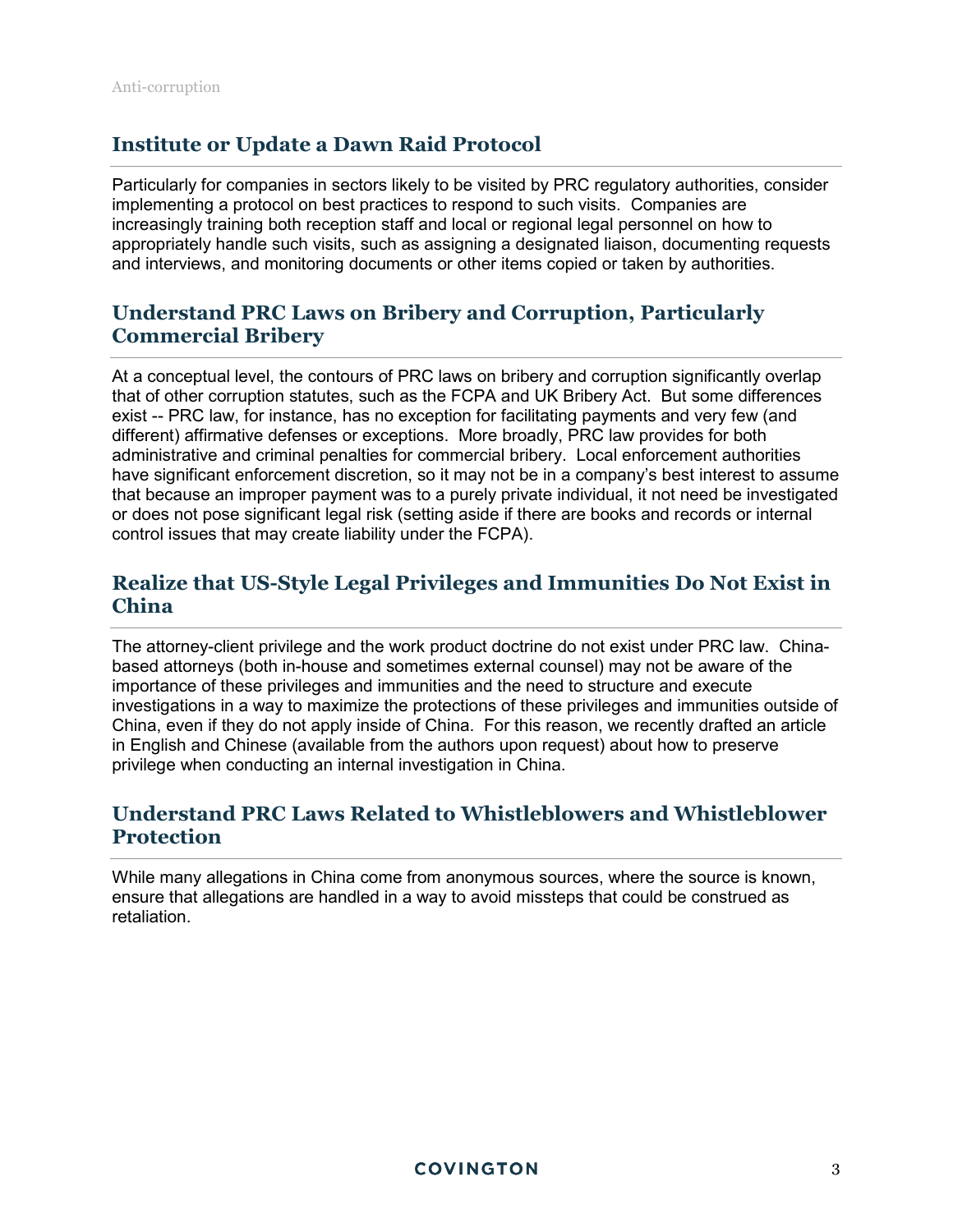## **Understand PRC Laws on Discipline and Termination and Associated Requirements and Evidentiary Standards**

PRC laws related to employee discipline and termination are somewhat different than in other countries, particularly the United States. Labor tribunals that hear employment complaints and suits are widely perceived to be pro-employee, and written evidence carries far more weight than oral testimony. Companies should collect sufficient evidence -- and in a forensically sound way -- during an investigation to mitigate the risk that an employee terminated for conduct identified during an investigation later has strong grounds for a wrongful termination suit.

## **Identify Local Resources**

Many investigations will require local assistance -- internal and external. Internal resources may include IT managers to assist with preservation efforts or accounting managers to identify transactions of interest, in addition to local legal, compliance, audit, and management staff. External resources may involve forensic accounting firms, forensic technology firms, law firms, private investigative firms, and translation vendors. Having a short list of recommended or preferred vendors in these areas that have significant experience handling investigations in China can save valuable time in the early days of an fast-moving investigation.

**\* \* \* \*** 

This article first appeared as a two-part series on the FCPA Blog. The original posts can be viewed [here](http://www.fcpablog.com/blog/2016/9/6/eric-carlson-take-the-headaches-out-of-china-investigations.html) and [here.](http://www.fcpablog.com/blog/2016/9/7/eric-carlson-take-the-headaches-out-of-china-investigations.html) [Eric Carlson,](https://www.cov.com/en/professionals/c/eric-carlson) a contributing editor of the FCPA Blog, is a Shanghaibased partner at Covington & Burling LLP specializing in anti-corruption investigations and compliance, with a particular focus on China. He speaks fluent Mandarin and Cantonese and can be contacted [here.](mailto:ecarlson@cov.com)